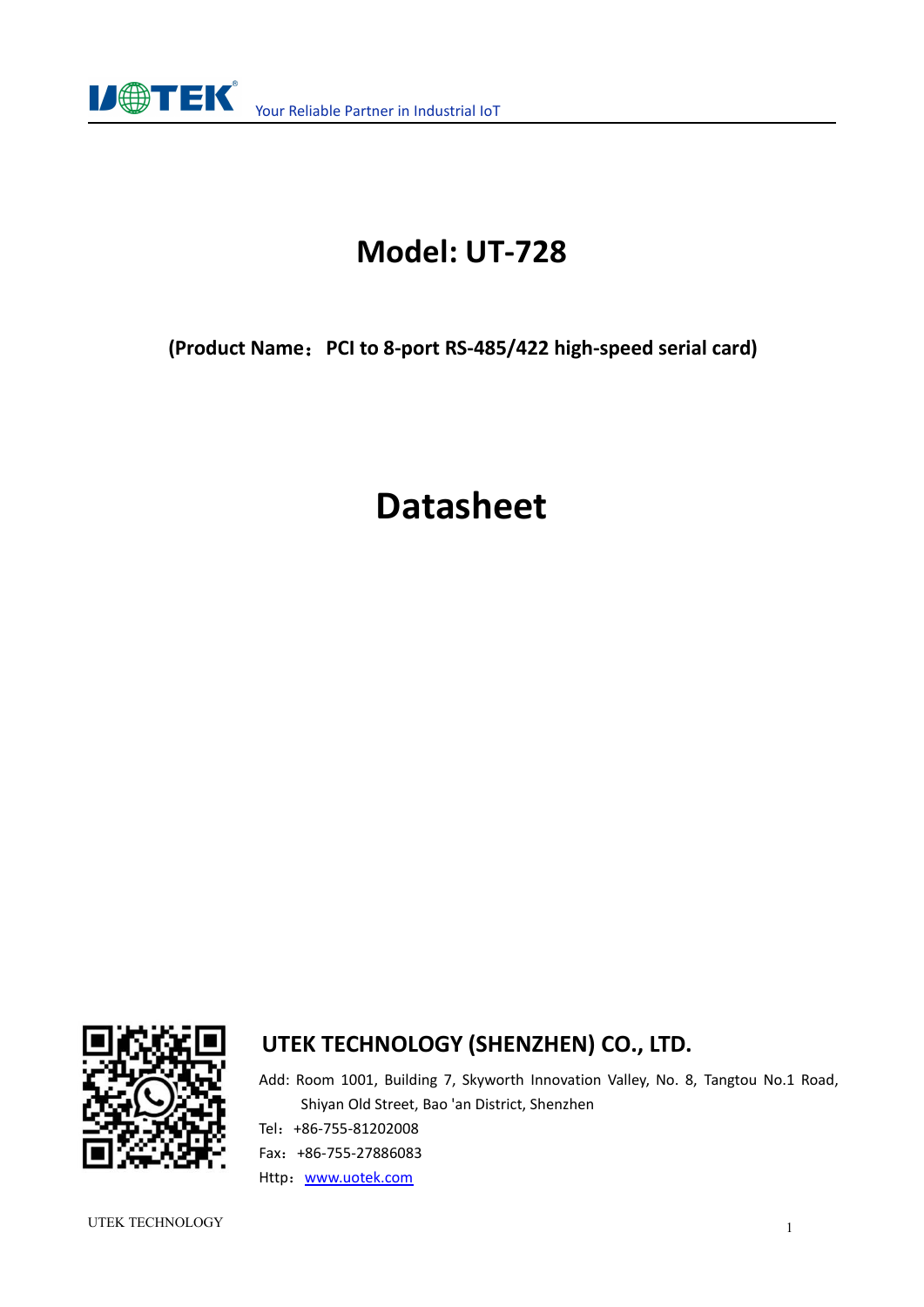#### **I/ OTEK** Your Reliable Partner in Industrial IoT

#### **1. Overview**

The UT-728 PCI converter card, compatible with RS-422 and RS-485 standards, is capable of converting single-ended PCI signals to balanced differential RS-422/RS-485 signals with a fast transient voltage suppressor protector, which is designed to protect RS-422/RS-485 interfaces with today's advanced TVS (TRANSIENT Under normal conditions, the TVS tube is in a high resistance state. When the two ends of the TVS tube are subjected to an instantaneous high-energy shock, it can reduce the impedance at both ends at a very high rate and absorb a large current, thus clamping the voltage at both ends at a predetermined value and protecting the circuit components behind from damage due to transient high-voltage shock. This protector can effectively suppress lightning (LIGHTNING) and ESD, providing 600W of lightning surge protection power per line, as well as surge voltages and transient over-voltages generated by various causes on the line, and the extremely small inter-pole capacitance ensures high-speed transmission of the RS-422/RS-485 interface.

### **2. Major Functions & Features**

Supports 8-port RS-485/422 PCI multi-serial card converter

#### **3. Technical Parameters**

- Hardware Interface Connection Type: 1 DR62 Female BUS: 32 bit Universal PCI
- Signal RS-422: T/R+, T/R-, RXD+, RXD-, GND RS-485: Data+(A) Data-(B) GND
- **Transmission rate: 300bps-921.6kbps**
- $\bullet$  Data bits: 5, 6, 7, 8
- $\bullet$  Stop bits: 1, 1.5, 2
- **•** Parity bits: None, Even, odd, Space, Mark
- Stream control: RTS/CTS XON/XOFF
- Operating temperature: -40~85°C
- **Interface protection: RS-422, RS-485 interface surge protection of 600W per line,**  $\pm$ **15K V electrostatic** protection
- Transmission distance: RS-485/422 communication distance up to 1.2Km
- Support system: Win2000/ 2003/ XP/ Vista/ 2003\_ Server/ NT4.0/ CE 4.2/ 5.0/ 6.0/ Vxworks/ Linux  $2.4.x/2.6.x$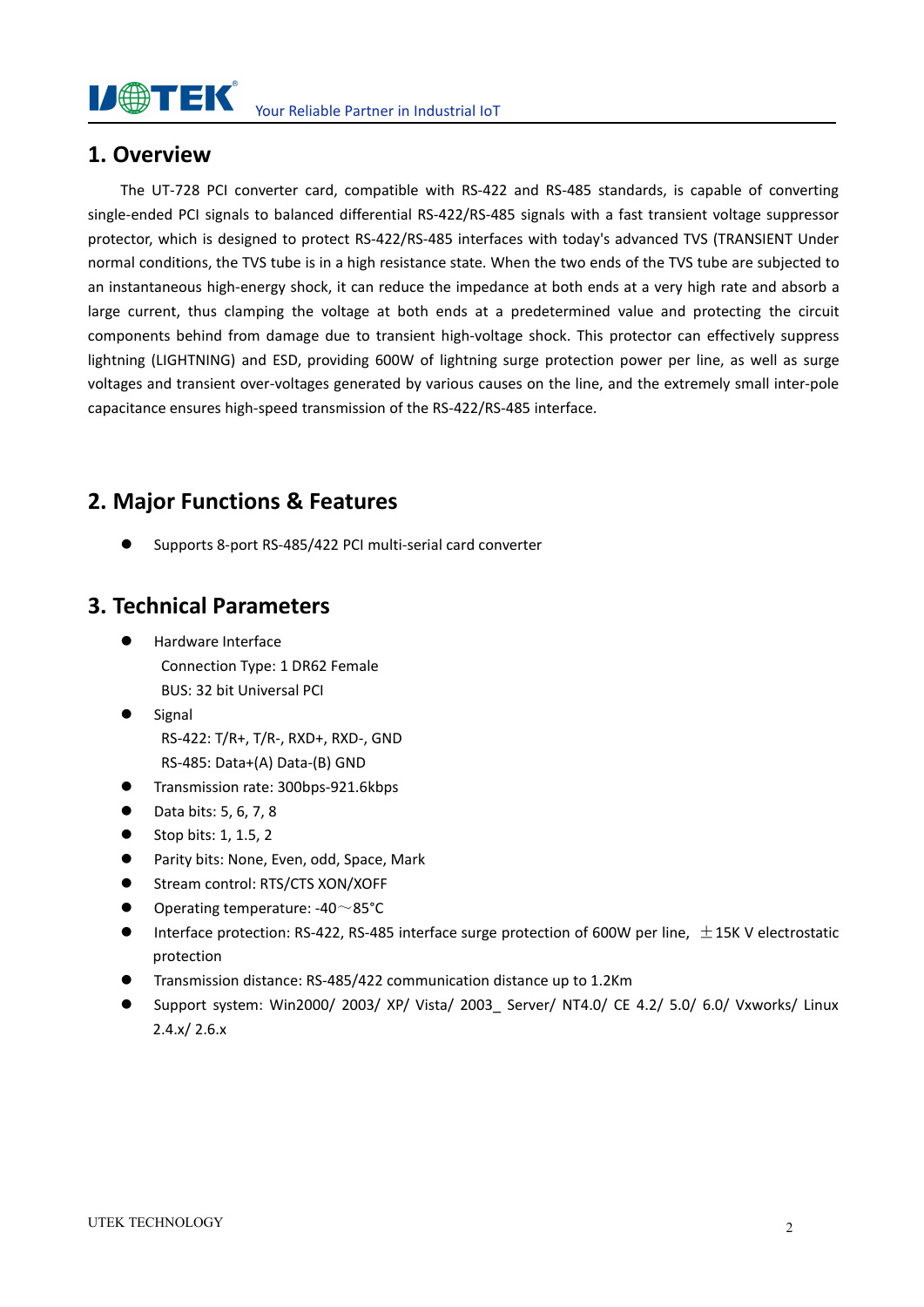# **4. Hardware Definition and Initial Setup**

| DB9<br>Male(PIN) | Output signal | RS-422 Full-duplex       | RS-485 Half-duplex |  |  |
|------------------|---------------|--------------------------|--------------------|--|--|
|                  | $T/R+$        | Transmitting(A+)         | $RS-485(A+)$       |  |  |
| 2                | $T/R-$        | Transmitting(B-)         | RS-485(B-)         |  |  |
| 3                | RXD+          | Receive(A+)              |                    |  |  |
| 4                | RXD-          | Receive(B-)              |                    |  |  |
| 5                | <b>GND</b>    | <b>GND</b>               | <b>GND</b>         |  |  |
| 6                | N/C           | $\overline{\phantom{a}}$ |                    |  |  |
|                  | N/C           | $\overline{\phantom{a}}$ |                    |  |  |
| 8                | N/C           | $\overline{\phantom{a}}$ |                    |  |  |
| 9                | N/C           | $\overline{\phantom{a}}$ |                    |  |  |

#### **DB9 pin type: RS-485/RS-422 outputsignal pin assignment (Port1-Port8)**

# **5. Product View (Appearance)**